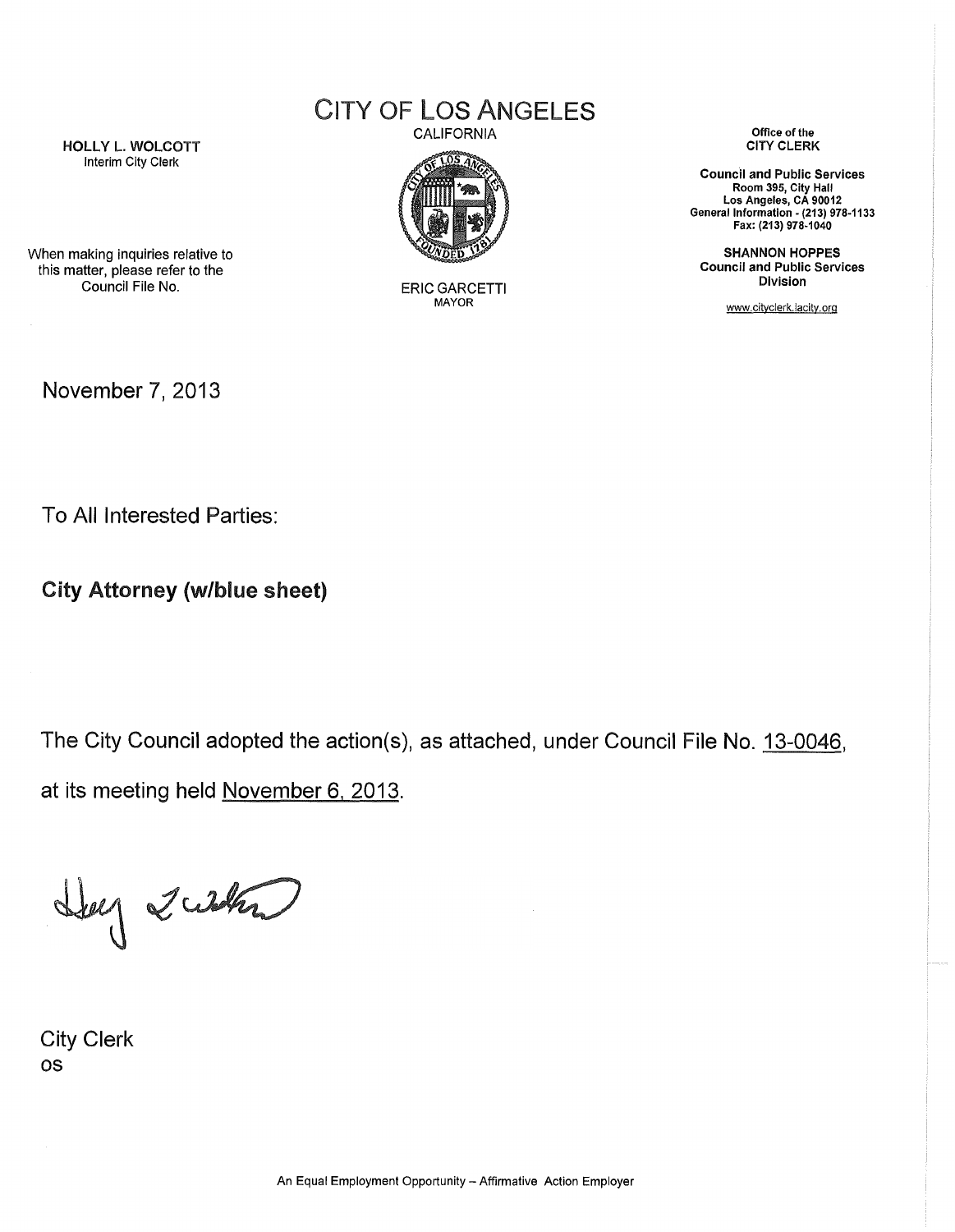## **File No. 13-0046**

PLANNING AND LAND USE MANAGEMENT and BUDGET AND FINANCE COMMITTEES' REPORT relative to the functional transfer of development services programs of multiple City departments to create a new development services department.

Recommendations for Council action, as initiated by Motion (Price - LaBonge):

- 1. REQUEST the City Attorney to postpone the preparation of Ordinances relative to a new development services department, as directed in Exhibit H of the Fiscal Year 2013-14 Adopted Budget, until the Council has considered and acted on the pending joint City Administrative Officer (CAO) and Chief Legislative Analyst (CLA) policy report relative to development services, including the related report from the management consultant.
- 2. DIRECT the CAO to report back:
	- a. Within two weeks on what actions need to be taken to ensure the Departments of City Planning, Building and Safety, Transportation, Fire, and Public Works, Bureau of Engineering can continue to provide development services through June 30, 2014 as separate departments and/or functions if implementation of the new department is delayed until Fiscal Year 2014-15.
	- b. On any changes that need to be made to the management consultant contract scope of services or funding to address additional issues identified in Motion (Price - LaBonge), including but not limited to: 1) options other than consolidation that would improve the City's development process; 2) best practices of other large municipalities; 3) a cost benefit analysis, 4) pros and cons of consolidation; 5) other viable realignment options; and 6) an implementation timeline.
- 3. INSTRUCT the Departments of Planning, Building and Safety, Transportation, Fire, and Public Works, Bureau of Engineering to continue working with the CAO, CLA, Controller, City Attorney, and Personnel Department to implement Council policy relative to development reform.

Fiscal Impact Statement: The CAO and CLA report that there is no General Fund or Special Fund impact.

Community Impact Statement: Yes, Bel-Air Beverly Crest Neighborhood Council.

## **Summary**

At a regular meeting held on October 8, 2013, the Planning and Land Use Management (PLUM) Committee considered Motion (Price - LaBonge) and a joint CAO and CLA report relative to the functional transfer of development services programs of multiple City departments to create a new development services department. Staff from the CAO and the Department of Building and Safety gave the PLUM Committee background information on the matter.

After an opportunity for public comment, the PLUM Committee recommended that Council take the actions listed above. At a regular meeting held on October 28, 2013, the Budget and Finance Committee concurred with the PLUM Committee actions. This matter is now submitted to Council for